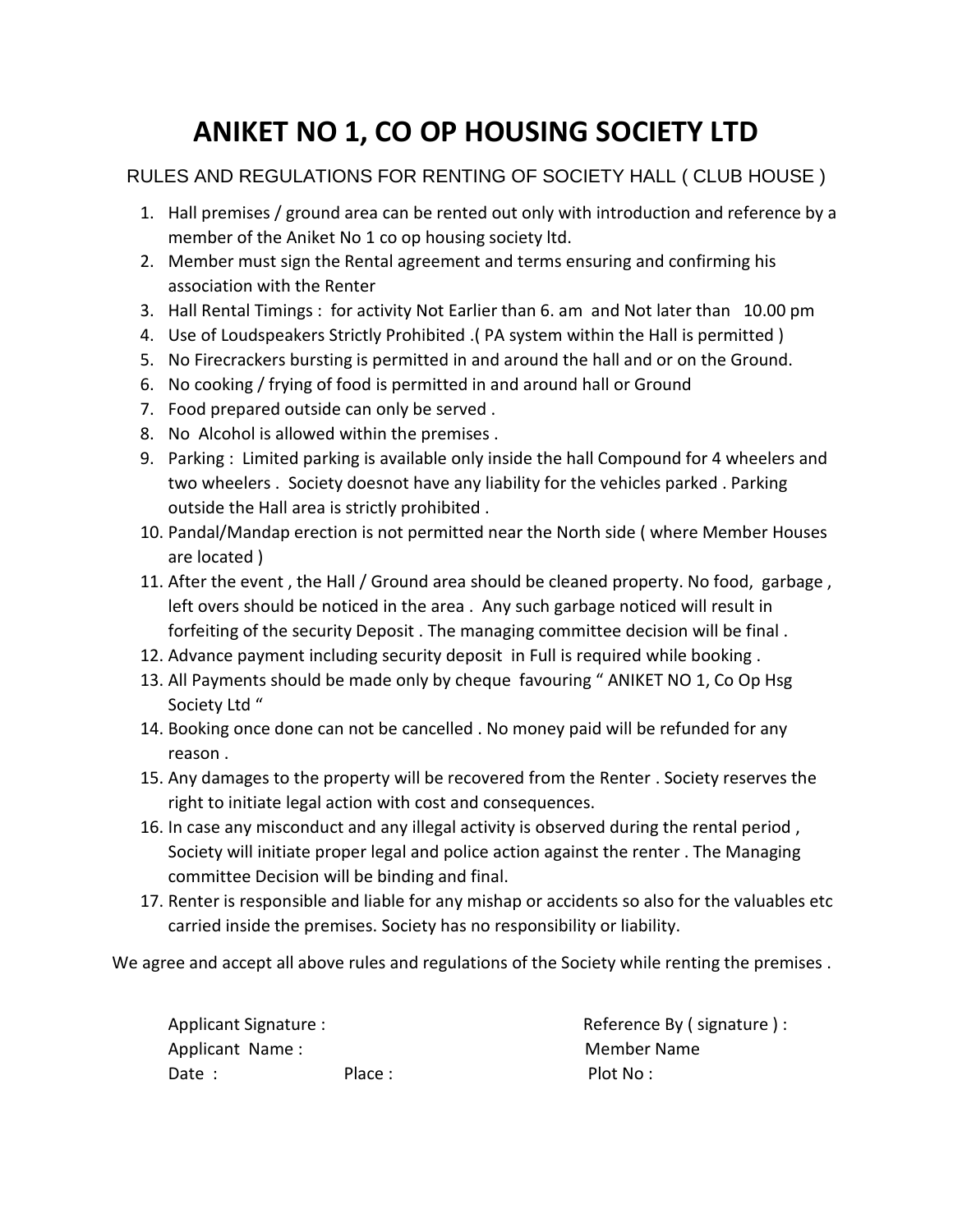# ANIKET NO 1, CO OP HOUSING SOCIETY LTD Application for Hall / Premises Rental (One Time Event )

To

The secretary , Aniket no 1 Co Op Hsg Society Ltd

## Dear Sir

I / we would like to book / rent your hall ( Club House) / Ground area . The details are as under .

**Name Of The Applicant : ( Member Of The society at Plot )**

(In case , the applicant is not a member of the Society but applying thru member reference. Provide member details with Member signature below )

## **Address :**

| Tel No :                                                                                             | <b>Mobile No:</b>                                                                                                                                                    |                                                                | E mail ID:                                                                   |  |  |  |  |  |
|------------------------------------------------------------------------------------------------------|----------------------------------------------------------------------------------------------------------------------------------------------------------------------|----------------------------------------------------------------|------------------------------------------------------------------------------|--|--|--|--|--|
| Date:                                                                                                | <b>Time from</b>                                                                                                                                                     |                                                                | To                                                                           |  |  |  |  |  |
| <b>Type Of Function:</b>                                                                             |                                                                                                                                                                      |                                                                |                                                                              |  |  |  |  |  |
| No Of people expected :                                                                              |                                                                                                                                                                      |                                                                |                                                                              |  |  |  |  |  |
| Area Required                                                                                        | Hall + Porch/ Hall + porch + open space in front                                                                                                                     |                                                                |                                                                              |  |  |  |  |  |
| Facilities:<br>Facility Optional at a charge :                                                       | Chairs upto 40<br>PA system                                                                                                                                          | Table                                                          |                                                                              |  |  |  |  |  |
| Are you serving food?                                                                                |                                                                                                                                                                      | (May attract Additional charges)                               |                                                                              |  |  |  |  |  |
| <b>Rental Charges:</b>                                                                               | <b>Duration</b>                                                                                                                                                      | <b>Member</b>                                                  | Non Member (with ref)                                                        |  |  |  |  |  |
| Hall + porch<br>Hall + Porch+ Space<br>PA System<br>Additional Lights use<br><b>SECURITY DEPOSIT</b> | 4 hours<br>4 Hours<br>Additional Requirements like mandap will be decided on case to case basis.<br>I have read all rules and regulations and I will abide the same. | Rs 1250<br>Rs 3000<br>500<br><b>Rs</b><br>At actual<br>Rs 1000 | Rs 2500<br>Rs 5000<br>Rs 500<br>At actual (Rs 10 per unit)<br><b>Rs 2000</b> |  |  |  |  |  |
|                                                                                                      |                                                                                                                                                                      |                                                                |                                                                              |  |  |  |  |  |
| Signature Of the applicant                                                                           |                                                                                                                                                                      |                                                                | Signature Of the Recommending Member                                         |  |  |  |  |  |

For Details and Bookings **CONTACT : MR. JAYANT SHETE : 9890024133**

Date Place Place Plot No :